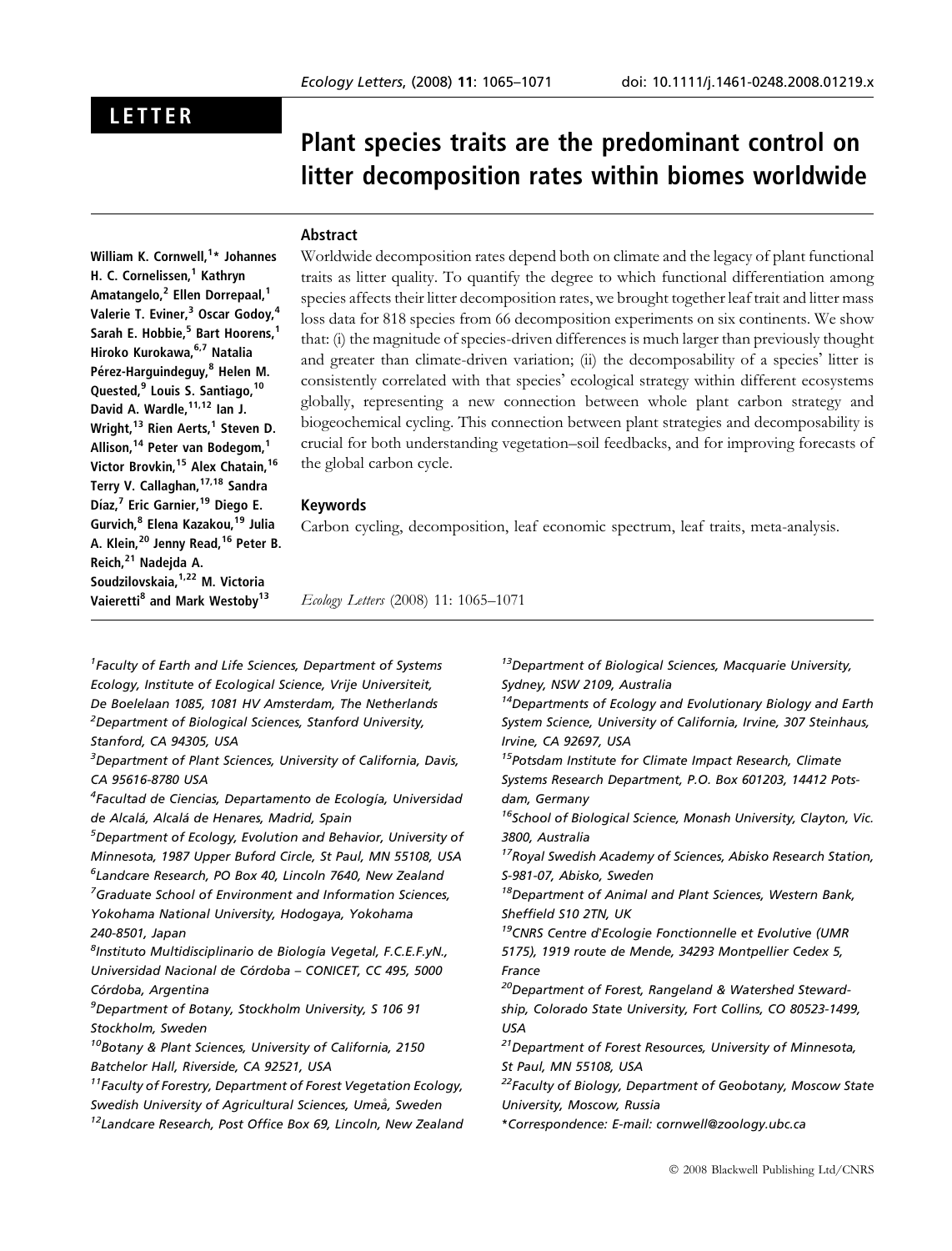Litter decomposition in terrestrial ecosystems has a profound effect on global carbon cycles (Prentice et al. 2001; Canadell et al. 2007) through litter carbon respiration as well as litter accumulated as potential fuel for wildfires (Sitch et al. 2003; Friedlingstein et al. 2006). Forecasts of strong climate warming and other global environmental changes for the remainder of this century (IPCC 2007) have put feedbacks to climate through changes in litter turnover and thereby carbon stocks high on the international research agenda. The multiple drivers of decomposition include the effects of environment, at both regional and micro-site scales, the substrate quality of litter, and composition of the decomposer community (Cornelissen 1996; Aerts 1997; Parton et al. 2007). Climate sets broadly similar conditions for long-term litter decomposition within biomes (Berg et al. 1993; Moore et al. 1999; Raich et al. 2006; Parton et al. 2007). In contrast, interspecific differences in green leaf traits and the subsequent quality of litter produced following leaf senescence are associated with the diversity of plant resource-acquisition strategies in a given biome (Aerts 1996; Reich et al. 1997; Aerts & Chapin 2000; Grime 2001; Diaz et al. 2004; Wright et al. 2004).

Green leaf traits are modulated only modestly by climate (Wright et al. 2005), and over 40% of global variation for particular leaf traits can be found within individual sites (Wright et al. 2004). The pronounced within-site variation among species can be due to finer-scale environmental heterogeneity in space (e.g. soil fertility and hydrology) and time (e.g. disturbance) and/or tradeoffs among other physiological traits that produce roughly similar fitness levels among coexisting species with alternate physiological strategies (Grime 2006; Marks & Lechowicz 2006; Ackerly & Cornwell 2007).

Many of the physiological and protective features of green leaves persist through senescence, in part because the resorption of nutrients by the plant is incomplete, leading to a strong correlation between green leaf tissue chemistry and the chemical composition of discarded leaf litter (Aerts 1996; Killingbeck 1996). The carbon and nutrient chemistry and stoichiometry of the litter, and its physical features, can then have a strong effect on the abundance and activity of decomposers leading to different rates of decomposition (Melillo et al. 1982; Taylor et al. 1989). We therefore hypothesized (i) that variation in leaf litter decomposition rates within climate regions worldwide would be a function of the traits of living plant species; and (ii) that this speciesdriven variation would equal direct climate-driven variation in leaf litter decomposition across biomes.

We tested these hypotheses by synthesising data from published and unpublished experiments (Assembly of Research on Traits and DECOmposition: ART-DECO project). Our focus was on data sets from experiments that incubated leaf litter of many species in a common environment, holding climate, soil environment, decomposer community, and incubation period constant within each study. In total, the database contains 1196 records of species-by-site combinations from 66 sites on six continents including 818 species from 165 plant families. The sampled diversity largely parallels the mix of diversity among higher plant taxa: the data set includes 580 eudicot species, 118 monocots, 22 species from the Magnoliid lineage, 39 Gymnosperms, 37 Pteridophytes (ferns and fern allies), and 20 Bryophytes. The broad coverage of our data set and meta-analytic methods allowed us to isolate species-specific decomposability within each study, and to search for decomposition relationships with continuous traits, plant functional types, and phylogenetic groups that are consistent across studies.

#### METHODS

Species-specific decomposition records and the traits of green leaves and undecomposed leaf litter were collected from published and unpublished sources based on experimental multi-species incubations (see Appendix S1). In most cases, the data were contributed directly by the lead author of the original experiment, allowing the original researcher to classify species functional traits and to include unpublished values for particular traits. In experimental studies (e.g. when decomposition included fertilization of the decomposition environment) only the control groups were used. Species decomposition records were collected as percent mass loss for each successive harvest, and decomposition constants (k) were calculated for each speciesexperiment combination (Chapin et al. 2002). The number of harvests (1–10), the length of the decomposition period before each harvest ( $\leq$  30 days to  $>$  1700 days), the fertility of the decomposition site, and the experimental methods (e.g. position of litterbags during decomposition) varied from study to study as appropriate for the questions asked in the particular study. In this meta-analysis, we sought to analyze repeated within-study patterns.

Species-based variation in decomposition rates were quantified both as the total range observed within each study and also the range of the middle 90% of species within each study (calculation following type 7 from Hyndman & Fan 1996). Climate-driven variation was calculated using the same statistical methods from published studies (fig. 1a in Parton et al. 2007 and Berg et al. 1993). Standard metaanalysis techniques (METAWIN v2.0; Rosenberg et al. 2000) were used to quantify the degree of congruence among results from studies undertaken under a variety of climatic and experimental conditions. Response ratios were used to compare effect sizes from the set of studies, with study included in the model as a random factor. Uncertainty surrounding estimates of effect size were described using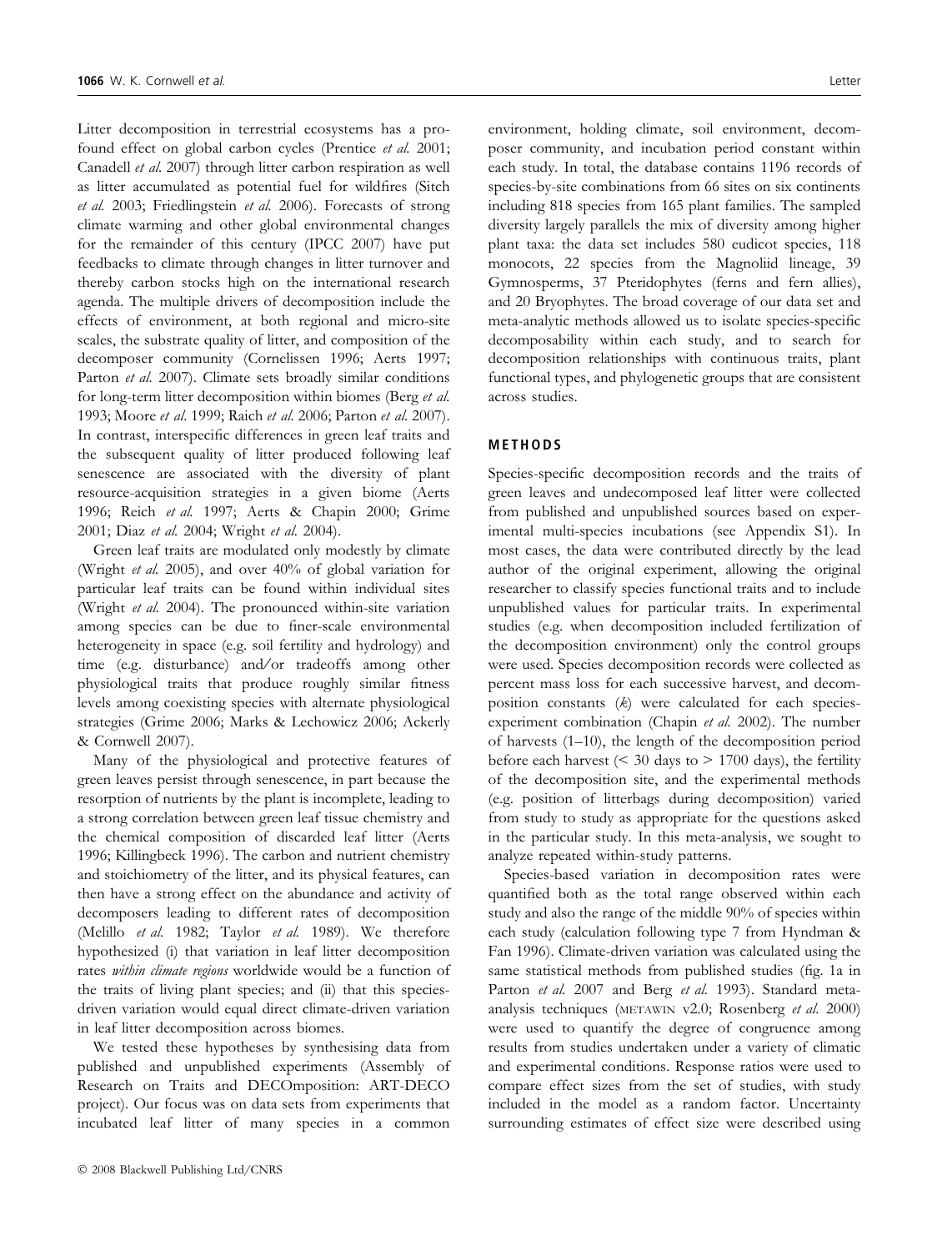(nonparametric) bootstrap confidence intervals. For pairwise comparisons of group-mean effect size (e.g. deciduous vs. evergreen woody species), only studies with > 2 species were included in each group. We derived mean slope estimates and statistical significance of trait-decomposition relationships using mixed-effects ANCOVA, with study treated as a random factor and traits used sequentially as covariates (R v2.6: function 'lme'), and we calculated weighted estimates of regression coefficients for the trait-decomposition relationships (Sokal & Rohlf 1995).

#### RESULTS

How wide is the variation in leaf decomposition rates due to species traits, compared with climate-driven variation? To calculate the magnitude of the species-based effect within an ecosystem while holding climate constant, we considered only studies that sampled  $> 20$  species from one climatic zone, leaving 14 studies. On average, these studies found a 18.4-fold range in decomposition rate. Considering only the middle 90% of the species in each study (that is, between the 5th and 95th quantile), there was a 10.5-fold average difference in species decomposition rates (size of circles in Fig. 1). We compared these results with those of two largescale experiments decomposing the same litter in very different climate conditions. In North America, Parton et al. (2007) found a 5.5-fold range in decomposition rate of a common substrate, with the fastest decomposition in a wet tropical forest and the slowest in the tundra. In another large study spanning sites in Europe and North America Berg et al. (1993) found a 5.9-fold range in the rate of decomposition for pine litter across sites.

For each study, we quantified the relationship between decomposition rate and leaf traits (both of green leaves and of litter). Both green leaf and litter traits were correlated with decomposition with roughly equal variance in decomposition explained by each green leaf or litter trait (Fig. 2). There was also significant collinearity among predictors: litter  $\%N$  was positively correlated with litter %P ( $r = 0.50, P < 0.001$ ), and negatively correlated with LMA ( $r = -0.45$ ,  $P < 0.001$ ), but



Figure 1 The magnitude of the species effect on decomposition within regional floras located in widely varying climate conditions across the world. Each cross in the figure and dot on the map represents a multi-species decomposition study at the modelled long-term climate (New et al. 1999). For 14 large sample size  $(> 20$  species) studies, we calculated the change in decomposition rate for the middle 90% of species (from the 5th to the 95th quantile). We then represent the proportional difference within each study as the diameter of the circles (arbitrary scale). This species-based effect (holding climate constant within each study) can be compared with published measures of the range of decomposition rates observed due solely to climate-based variation (holding species constant). Two large across-climate studies of the same litter found 5.5- and 5.9-fold ranges in decomposition rates among different biomes. On average, species-based effects were substantially larger than climate-driven effects, showing an 18.4-fold mean difference when all data were considered, and 10.5-fold mean difference when only the central 90% of species were included in the analyses.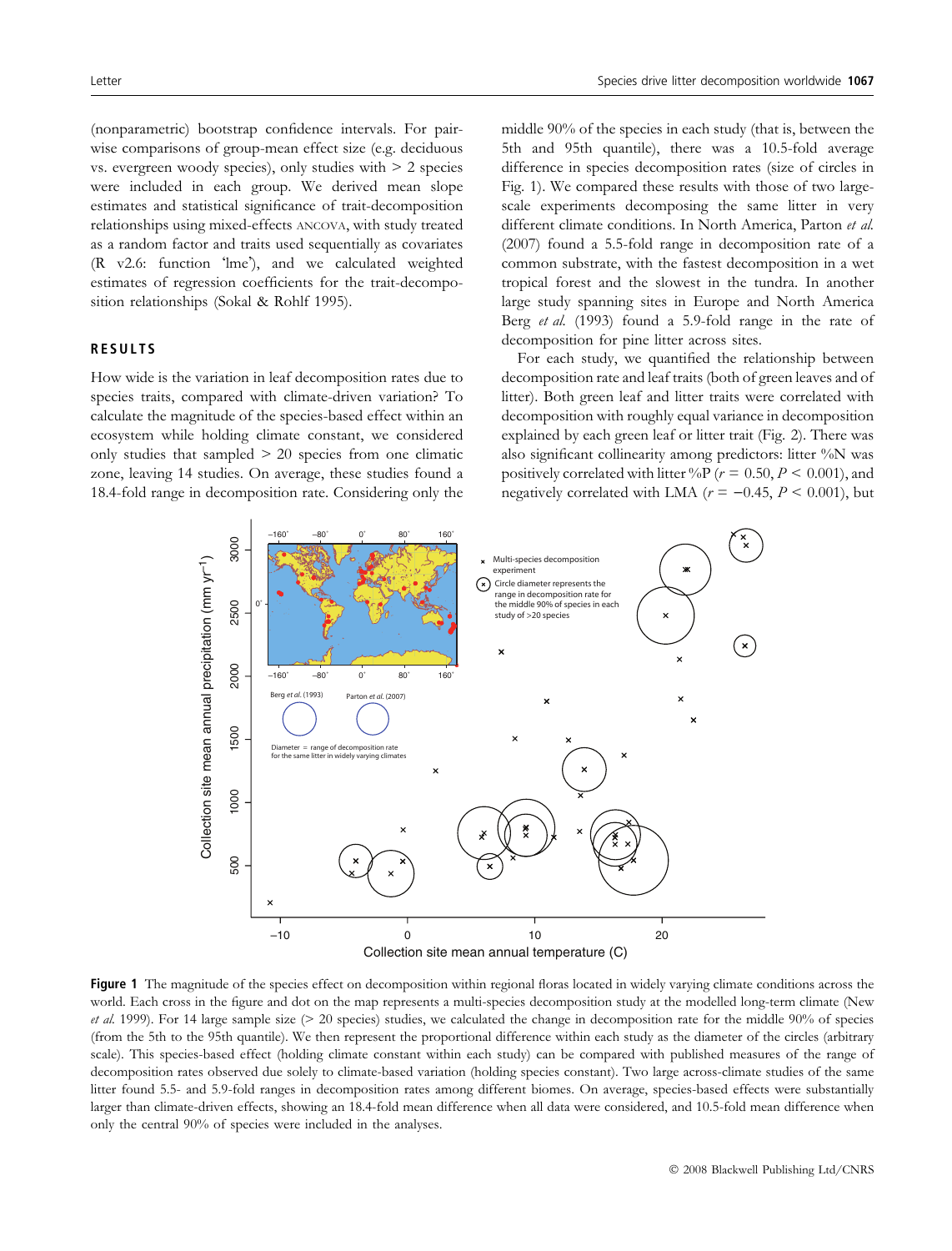

Figure 2 Meta-analysis of the relationships between green leaf or leaf litter traits and decomposition rate (k) within studies across the world. All comparisons are within studies with climate and experimental methods held constant. The number of studies that measured each trait varies and is reported in panel (a). Panel (a) shows the log–log scaling slope for each trait. Panel (b) shows the sample size weighted mean correlation coefficient. Water and acid soluble polysaccharide fraction consists largely but not exclusively of cellulose and hemicellulose. Associated ANCOVA found each of the six traits significant at  $P < 0.01$ .

uncorrelated with litter lignin ( $r = 0.01$ , NS). Thus, positive effects of P and/or negative effects of thicker leaves on decomposition may contribute to the positive relationship between decomposition and leaf and litter %N.

We found consistent large differences in decomposability among vascular functional groups (Fig. 3) and among the large clades within the higher plant phylogeny (Fig. 3a). The main differences are discussed below.

#### **DISCUSSION**

On average, studies that sampled many species across the world found an 18.4-fold range in decomposition rate. This is a much larger range than previous estimates (Chapin et al. 2002). Further, large variation in litter decomposition rates was observed among species in all climate zones from the Arctic to the Tropics (see distribution of circles, Fig. 1), demonstrating that a wide range of decomposition rates among species is a common feature of natural ecosystems worldwide.

What underlies the large differences in species decomposition rates? Plant species range from those that obtain a strategically slow return on carbon invested, often coupled with efficient nutrient use and/or extended durability, as indicated by high leaf mass per area (LMA) or low mass-based leaf nitrogen concentration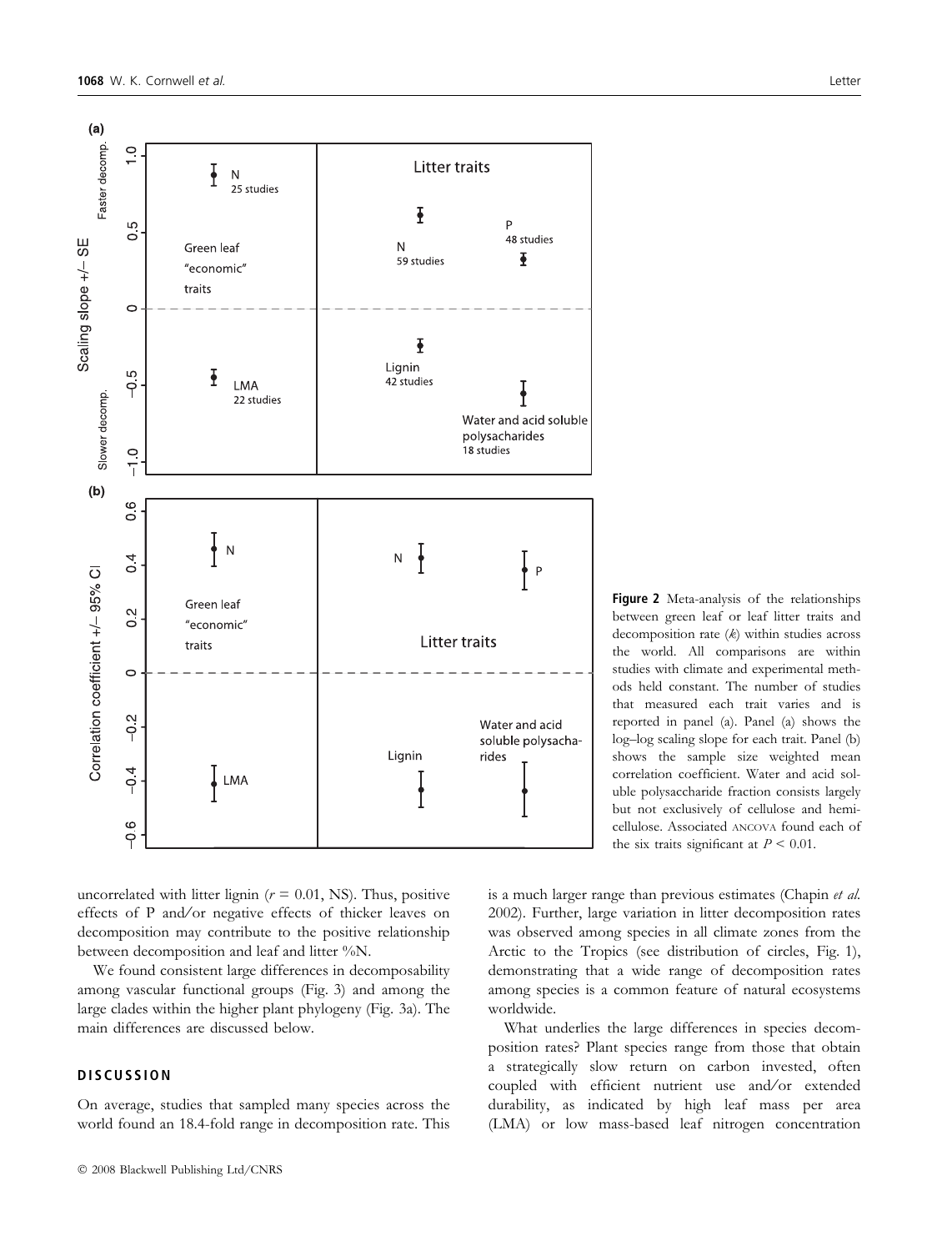**Figure 3** Effect size estimates from meta-<br>analysis for pairwise phylogenetic and funcanalysis for pairwise phylogenetic and functional group comparisons, including studies that had a minimum of two species in each group. Effect sizes correspond to a percent change in decomposition rate (see text). All comparisons are within studies with climate and experimental methods held constant. In panel (a), the decomposition of bryophytes, ferns and fern allies, gymnosperms and Magnoliids are compared with the eudicots. In panel (b), we make pairwise comparisons between woody and herbaceous species, evergreen woody and deciduous woody species, herbaceous forbs and herbaceous graminoids, and species with and without the ability to fix atmospheric N. Error bars represent the 95% confidence intervals obtained through bootstrapping. Please note the shift in the y-axis scale between panel (a) and panel (b).

 $(N<sub>mass</sub>)$ , to those capable of gaining a fast return on leaf carbon associated with the opposite traits. This continuous array of species' strategies has been termed the 'leaf economics spectrum' (Reich et al. 1997; Wright et al. 2004), because it represents fundamental biochemical and structural tradeoffs globally (Reich et al. 1997). Here, we show, for the first time at a global scale, that these leaf 'economic' traits lead influential afterlives, affecting the rate of decomposition, which is a key component of the global carbon cycle.

Consistent with previous work on smaller scales (Melillo et al. 1982; Taylor et al. 1989), litter N and litter lignin both had effects on decomposition (Fig. 2). Litter N was strongly related to green leaf N, an economic trait related to physiological capacity, and uncorrelated with litter lignin. This suggests that both immobile carbon chemistry – litter lignin – and traits associated with the green leaf economics spectrum are important in influencing decomposition.

We found consistent large differences in decomposability among vascular functional groups (Fig. 3). Woody deciduous species – generally faster-return plants with shorter individual leaf lives than woody evergreens (Reich et al. 1997) – produced litter that decomposed 60% faster than woody evergreen species. This was true whether the evergreen species included both gymnosperms and angiosperms or only the latter. Surprisingly, herbaceous species in general did not produce litter that decomposed faster than woody species. This was due to slow decomposition among

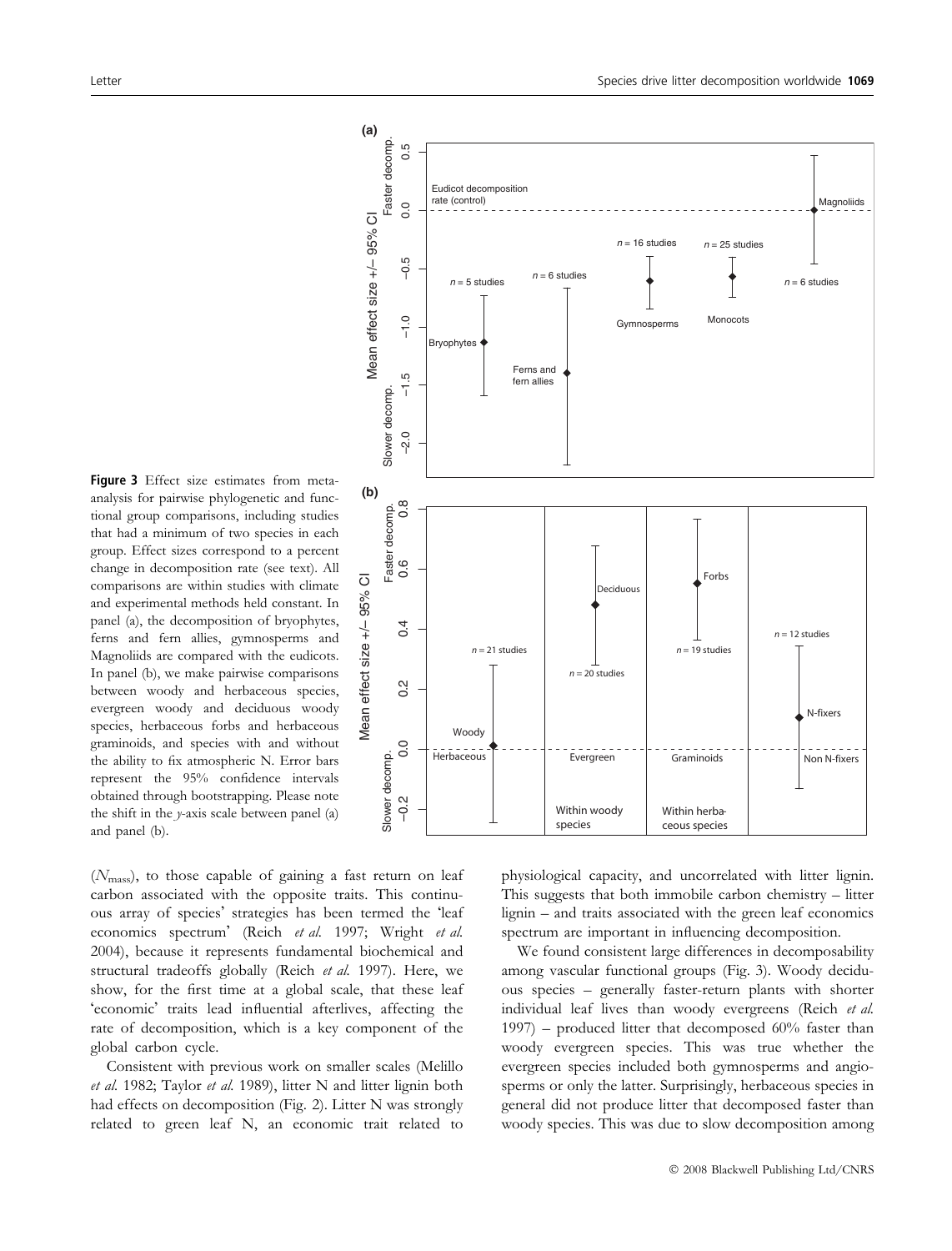graminoids (grasses and grass-like monocots), which balanced fast decomposition among forbs (eudicot herbs). These differences in decomposition are consistent with differences in mean green leaf %N and structure among angiosperm graminoids, forbs, shrubs and trees, when comparing species with comparable tissue longevities (Reich et al. 2007). In contrast to the large differences between forbs and graminoids, species that have the capacity to fix atmospheric N produced litter that decomposed only slightly (and nonsignificantly) faster than non-N fixers.

Decomposability of litter also differs systematically among the large clades within the higher plant phylogeny (Fig. 3a). Eudicot litter decomposed faster than four out of five more basal clades both across all species and within specific growth forms. Global mean effect sizes demonstrate that eudicot litter decomposed on average four times faster than bryophyte litter, three times faster than litter of ferns and their allies, 1.8 times faster than gymnosperm litter and 1.6 times faster than monocot litter.

One of the key uncertainties in forecasts of the carbon cycle are potential shifts in the identity and traits of the dominant plant species, which have feedbacks to the climate cycle through numerous mechanisms including decomposition rate (Chapin et al. 2005; Cornelissen et al. 2007; Suding et al. 2008). Within biomes across the world there are numerous predictions for shifts in the traits of the dominant species due to anthropogenic change. To list just three: a decrease in the abundance of slow decomposing bryophytes in the tundra (Hobbie 1996), a shift from evergreen gymnosperm to deciduous angiosperm dominance at the southern edge of the boreal forest (Cramer et al. 2001), and a shift to greater graminoid biomass with greater N deposition (van Wijk et al. 2004; Soudzilovskaia et al. 2007). The magnitude of the differences reported here suggests that shifts in the relative abundance of these already co-existing groups in response to anthropogenic change could have large effects on regional carbon cycles (Garnier et al. 2004; Cortez et al. 2007).

In summary, the traits of green leaves of different species vary widely within particular biomes and sites. This variation is associated with different 'economic' strategies for carbon gain and growth and with different phylogenetic groups (Reich et al. 1997; Wright et al. 2004). This functional differentiation has large and consistent afterlife effects on the rate of decomposition of senesced leaves. Based on this worldwide data set, we calculate that species-based variation in leaf composition has a very strong effect on decomposition rate, larger than both previous estimates and the effect of global climatic variation. These results demonstrate that the leaf afterlife features of differentiation in plant functioning should be considered a predominant control on the rate of decomposition of organic matter in ecosystems. Correctly forecasting the abundance and distribution of plant species traits and their associated decomposability under future climates and atmospheric  $CO<sub>2</sub>$  concentrations is crucial for accurate forecasts of the future carbon cycle.

#### ACKNOWLEDGEMENTS

This work arose from the species-specific decomposability meeting of the ARC-NZ Research Network for Vegetation Function and was facilitated by a Rubicon grant from the Netherlands Organisation for Scientific Research (NWO) to WKC.

#### **REFERENCES**

- Ackerly, D.D. & Cornwell, W.K. (2007). A trait-based approach to community assembly: partitioning of species trait values into within- and among-community components. Ecol. Lett., 10, 135-145.
- Aerts, R. (1996). Nutrient resorption from senescing leaves of perennials: are there general patterns? *J. Ecol.*, 84, 597–608.
- Aerts, R. (1997). Climate, leaf litter chemistry and leaf litter decomposition in terrestrial ecosystems: a triangular relationship. Oikos, 79, 439–449.
- Aerts, R. & Chapin, F.S. (2000). The mineral nutrition of wild plants revisited: a re-evaluation of processes and patterns. Adv. Ecol. Res., 30, 1–67.
- Berg, B., Berg, M.P., Bottner, P., Box, E., Breymeyer, A., Deanta, R.C. et al. (1993). Litter mass-loss rates in pine forests of Europe and eastern United States – some relationships with climate and litter quality. Biogeochemistry, 20, 127–159.
- Canadell, J.G., Le Quere, C., Raupach, M.R., Field, C.B., Buitenhuis, E.T., Ciais, P. et al. (2007). Contributions to accelerating atmospheric CO<sub>2</sub> growth from economic activity, carbon intensity, and efficiency of natural sinks. Proc. Natl Acad. Sci. USA, 104, 18866–18870.
- Chapin, F.S., Matson, P.A. & Mooney, H.A. (2002). Principles of Ecosystem Ecology. Springer, New York.
- Chapin, F.S., Sturm, M., Serreze, M.C., McFadden, J.P., Key, J.R., Lloyd, A.H. et al. (2005). Role of land-surface changes in Arctic summer warming. Science, 310, 657-660.
- Cornelissen, J.H.C. (1996). An experimental comparison of leaf decomposition rates in a wide range of temperate plant species and types. J. Ecol., 84, 573–582.
- Cornelissen, J.H.C., van Bodegom, P.M., Aerts, R., Callaghan, T.V., van Logtestijn, R.S.P., Alatalo, J. et al. (2007). Global negative vegetation feedback to climate warming responses of leaf litter decomposition rates in cold biomes. Ecol. Lett., 10, 619– 627.
- Cortez, J., Garnier, E., Pérez-Harguindeguy, N., Debussche, M. & Gillon, D. (2007). Plant traits, litter quality and decomposition in a Mediterranean old-field succession. Plant Soil, 296, 19–34.
- Cramer, W., Bondeau, A., Woodward, F.I., Prentice, I.C., Betts, R.A., Brovkin, V. et al. (2001). Global response of terrestrial ecosystem structure and function to  $CO<sub>2</sub>$  and climate change: results from six dynamic global vegetation models. Glob. Chang. Biol., 7, 357–373.
- Diaz, S., Hodgson, J.G., Thompson, K., Cabido, M., Cornelissen, J.H.C., Jalili, A. et al. (2004). The plant traits that drive ecosystems: evidence from three continents. J. Veg. Sci., 15, 295-304.